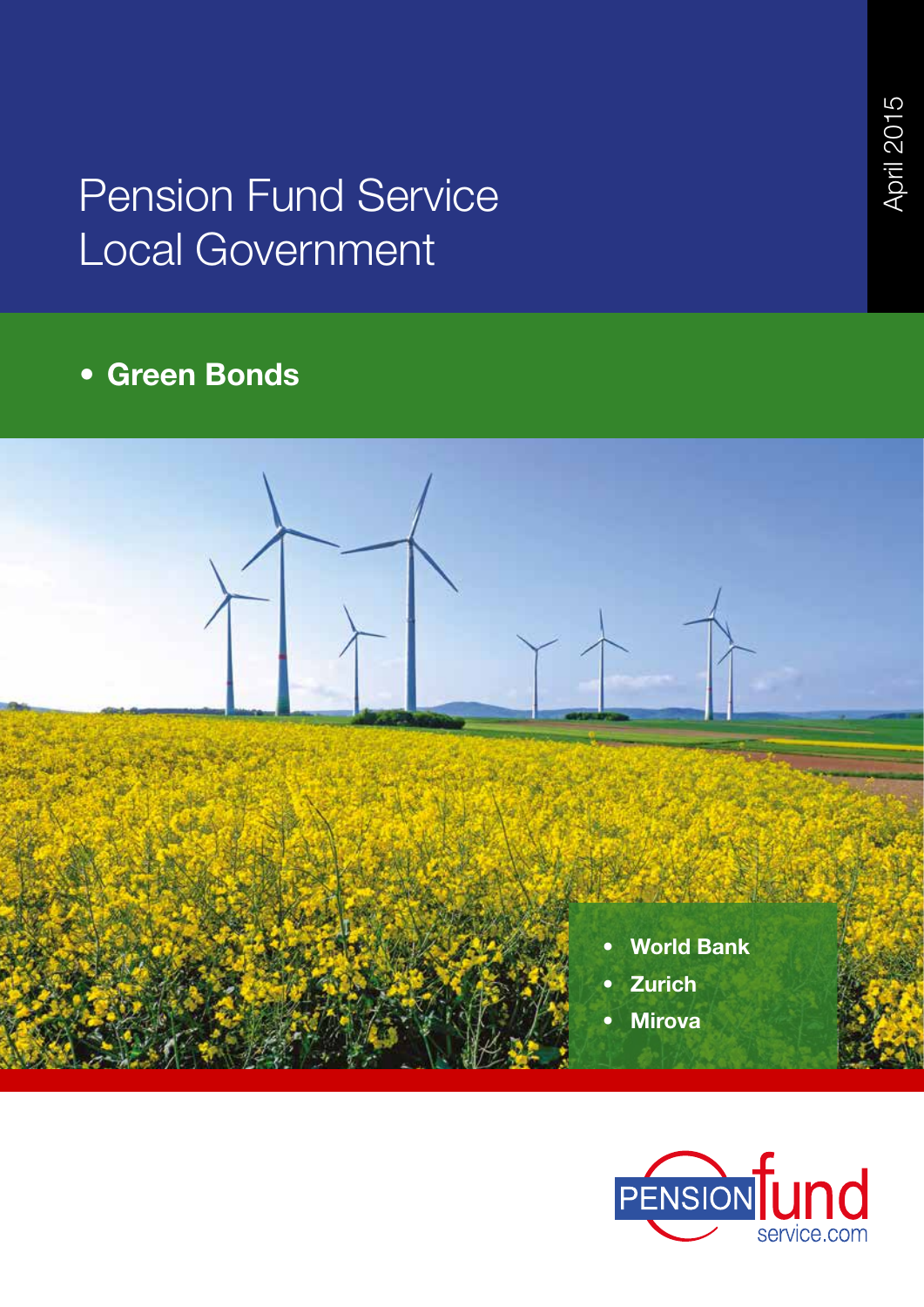### **Getting to Know the Green Bond Market**

1 Authors : Heike Reichelt, Head of Investor Relations and New Products, World Bank Christine Davies, Senior Financial Officer, Investor Relations, World Bank

#### **Executive summary**

Over the past few years, there has been growing interest in green bonds as a way to channel private sector financing towards climate-friendly purposes. Green bonds have generated attention from market participants, climate experts, and the media, and have been playing an important role in engaging institutional investors in the financing of the transition to a low-carbon economy. More generally, green bonds are also acting as a catalyst for more sustainable and responsible fixed-income capital markets. This article will cover the basics of green bonds, using the green bonds issued by the World Bank (IBRD)<sup>2</sup> as an example. It will summarize the key drivers behind the growth of the market from both an investor and issuer perspective. Finally, the question of how the green bond market can continue to grow will also be covered in this article.

The financial risk and return characteristics of green bonds are the same as for classic bonds. Their special features make them especially attractive to investors looking to integrate environmental, social and governance (ESG) factors into their fixed-income investment portfolios within existing mandates, as well as to investors that are developing new portfolios with climate-specific strategies. Investors that have the expertise to assess climate and environment risks and opportunities in their portfolios are more comfortable when assessing bonds supporting "green" projects than others that do not. But for all investors, especially the latter group, there are a number of ways that will be discussed in which green bond issuers can help increase investor confidence in their approach. From an issuer's perspective, the decision to issue green bonds and at what volume and frequency includes a cost-to-benefit trade-off as well as an assessment of the potential pipeline of eligible projects. Factors for issuers to consider, include the opportunity to reach new investors and raise awareness of the positive climate and environmental impact of projects they finance.

Green bonds are a positive, innovative development that has gained broad support. They are one piece of the puzzle that can help address the challenge of financing the global transition to low-carbon and climate-resilient development and growth. Green bonds have been playing a vital role in raising awareness and building climate finance expertise among investors. In addition, they are an important development in the market that is catalyzing the transition to a more sustainable and responsible fixed-income capital market. They offer investors almost unparalleled visibility about the use of invested funds and the expected positive social and environmental impacts.

1 The opinions expressed here are the authors' and do not necessarily reflect those of the World Bank or its stakeholders.

2 **About the World Bank:** The World Bank (International Bank for Reconstruction and Development, IBRD), rated Aaa/AAA (Moody's/S&P) operates as a global development cooperative owned by 188 member countries and is the original member of the World Bank Group. The World Bank Group has two main goals: to end extreme poverty and promote shared prosperity. The World Bank (IBRD) seeks to achieve them primarily by providing loans, risk management products, and expertise on development-related disciplines to its borrowing member government clients in middle-income countries and other creditworthy countries, and by coordinating responses to regional and global challenges. It has been issuing bonds in the international capital markets for over 60 years to fund its sustainable development activities and achieve a positive impact.

About the World Bank Group: The World Bank Group consists of five separate legal organizations working towards a common mission to eradicate extreme<br>poverty and promote shared prosperity. It includes International Bank for the International Finance Corporation (IFC), the Multilateral Investment Guarantee Agency (MIGA), and the International Centre for Settlement of Investment Disputes (ICSID). Both IBRD and IFC are issuers of green bonds.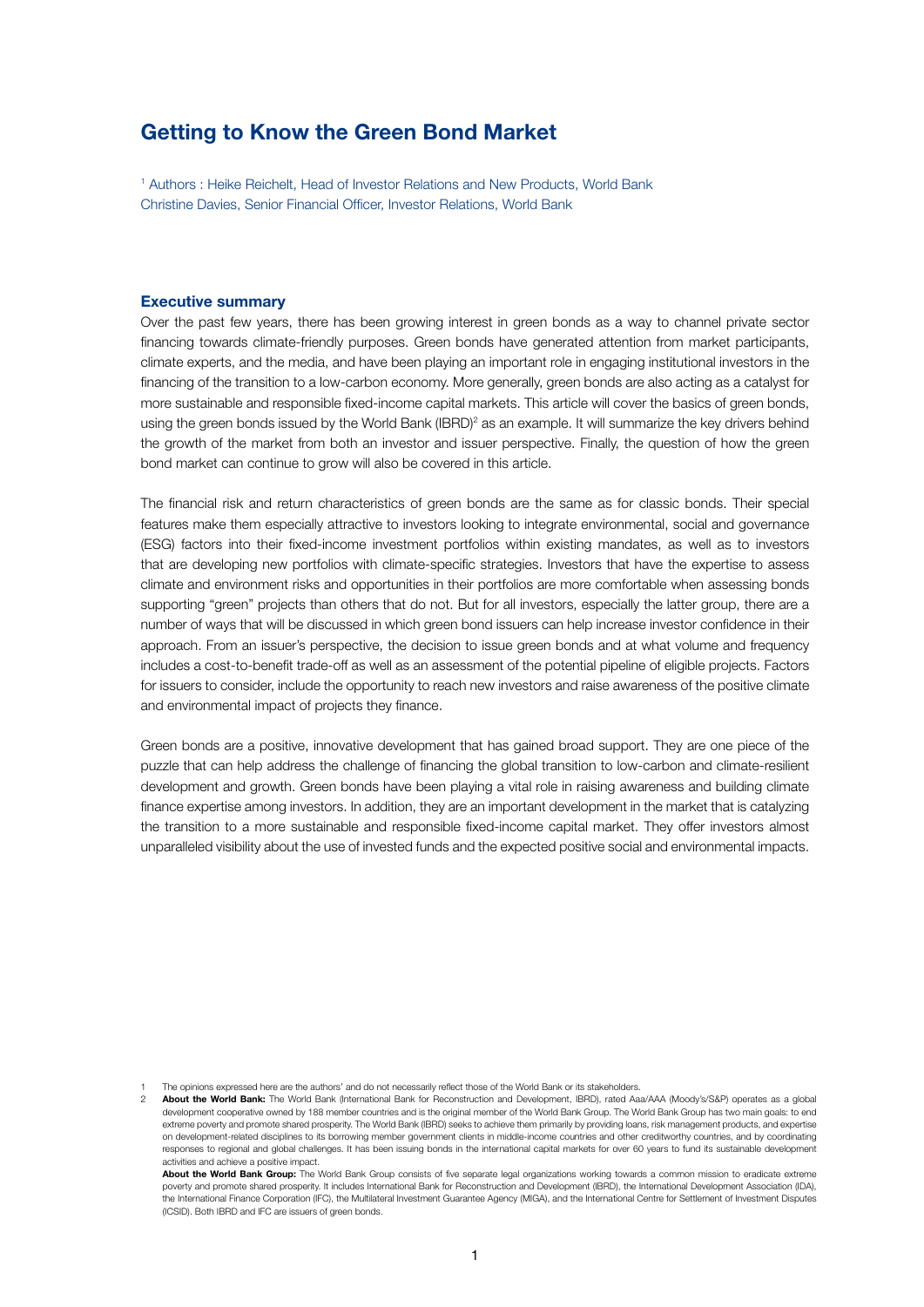Although still small in the context of the total bond market, the young green bond market has been growing rapidly. By the end of 2014, annual issuances reached over US\$35 billion, more than three times the US\$11 billion issued the year before. Furthermore, the mix of issuers has evolved from the original multilateral development banks (MDBs) that pioneered the market to include local governments and agencies, utility companies and other corporate issuers.



Source: Bloomberg, World Bank

#### **What is a green bond and how did the green bond market start?**

At its core, a green bond is a regular fixed-income product. For example, the financial characteristics and risk profile of World Bank green bonds are the same as for other bonds issued by the World Bank with the same tenor and currency and comparable in size and structure. Investors benefit from the same triple-A issuer credit rating of the World Bank as they would for classic World Bank bonds - green bond investors are not exposed to the credit risk of individual projects that are being supported. The bond tenor, structure and currency are set based on investor demand, and pricing is in line with World Bank bonds that support other sustainable development activities.

The key feature differentiating green bonds is that the proceeds are dedicated to a specific purpose: they are ringfenced for projects and activities that promote climate or other environmental sustainability purposes based on a transparent process that connects the financing to the allocation of proceeds to specific projects and their expected positive impact. The European Investment Bank (EIB) introduced the concept of earmarking proceeds for climate investments in 2007, when EIB launched its first Climate Awareness Bond,<sup>3</sup> an equity index-linked bond that was listed in 27 domestic markets in the European Union.

<sup>3</sup> http://www.eib.org/investor\_relations/press/2007/2007-042-epos-ii-obligation-sensible-au-climat-la-bei-oeuvre-a-la-protection-du-climat-par-le-biais-de-sonemission-a-l-echelle-de-l-ue.htm?lang=en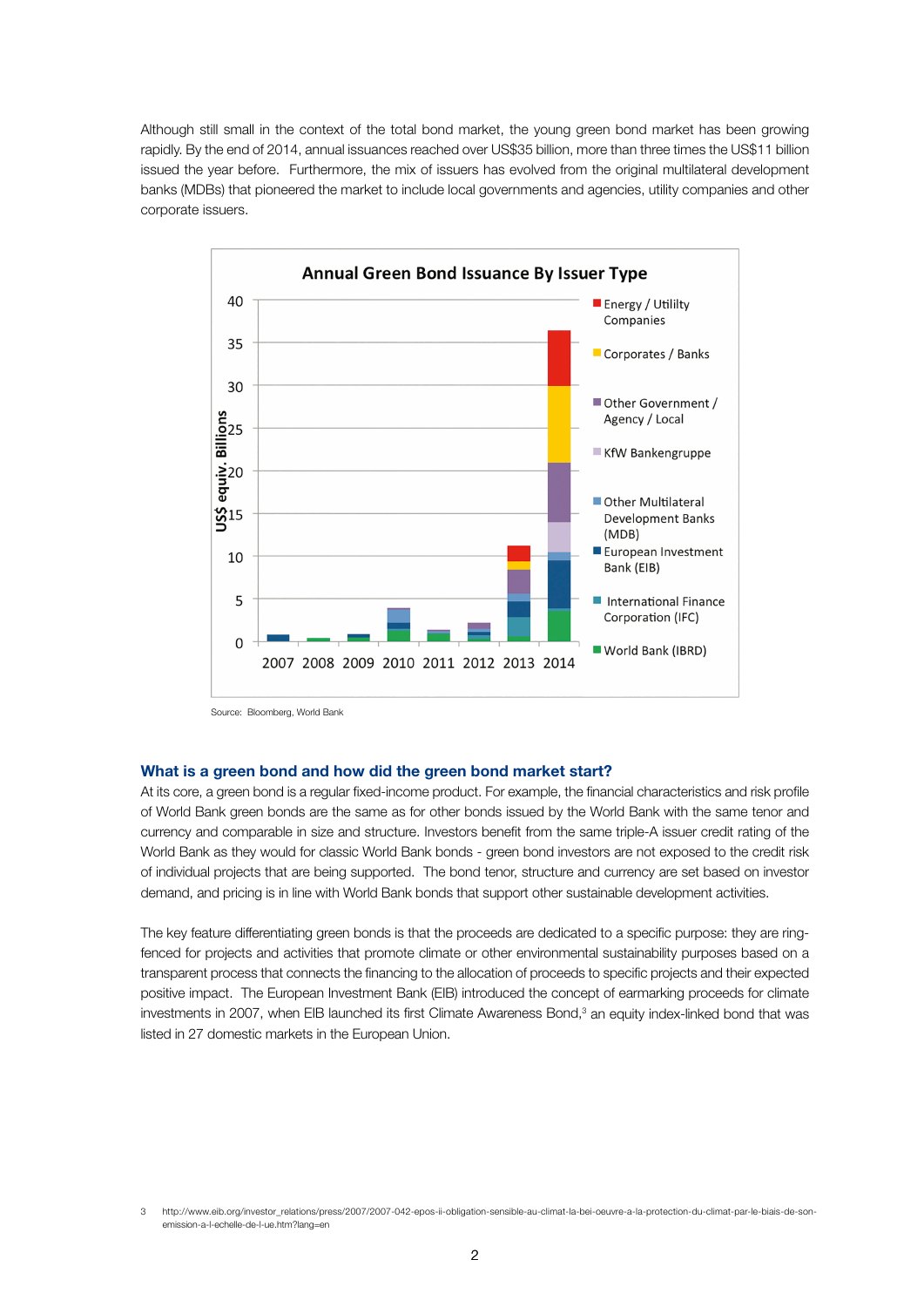A year later, the World Bank introduced the first bonds with the label "green bond," designed in collaboration with SEB and Scandinavian pension funds.<sup>4</sup> The original green bond investors had been assessing climate risk across their portfolios and were looking for plain vanilla fixed-income investment opportunities to support the transition to low-carbon and climate-resilient development and growth. At the same time, they were not looking to invest directly in the relevant projects, as they didn't have internal resources for project selection, due diligence and monitoring. The new product allowed these investors to benefit from the World Bank's rigorous environmental and social safeguards in assessing and approving eligible projects, and responded to their request to have their plain vanilla fixed-income investments support World Bank projects with a climate focus rather than the World Bank's broader portfolio of projects that support sustainable development more generally.

#### **Box 1: World Bank Green Bonds Eligibility Criteria**

The World Bank's Green Bond Program supports the transition to low-carbon and climate resilient development and growth in client countries. This includes both mitigation and adaptation to climate change – all while observing the World Bank's policies for environmental and social safeguards. The table below provides examples of mitigation and adaptation projects that meet the Green Bond eligibility criteria and thus are eligible to be supported by the World Bank's Green Bond program:

#### **Examples of eligible mitigation projects:**

- Solar and wind installations;
- Funding for new technologies that permit significant reductions in greenhouse gas (GHG) emissions;
- Rehabilitation of power plants and transmission facilities to reduce GHG emissions;
- Greater efficiency in transportation, including fuel switching and mass transport;
- Waste (methane emissions) management and construction of energy-efficient buildings;
- Carbon reduction through reforestation and avoided deforestation.

#### **Examples of eligible adaptation projects:**

- Protection against flooding (including reforestation and watershed management);
- Food security improvement and implementing stress-resilient agricultural systems (which slow down deforestation);
- Sustainable forest management and avoided deforestation.

Source: World Bank Green Bond Implementation Guidelines

Green bonds provide investors with transparency about the ex-ante eligibility criteria for allocation of green bonds proceeds, the type of projects and the actual projects that are being supported. The World Bank's green bond program includes a specific process for identifying eligible projects and tracking green bond proceeds through a special account until they are allocated to projects that have been identified as eligible, as they begin to disburse.<sup>5</sup> The eligibility criteria and description of the process with the special account for the proceeds form part of the legal documentation for World Bank Green Bonds.

5 http://treasury.worldbank.org/cmd/pdf/ImplementationGuidelines.pdf

<sup>4</sup> http://treasury.worldbank.org/cmd/htm/GreenBond.html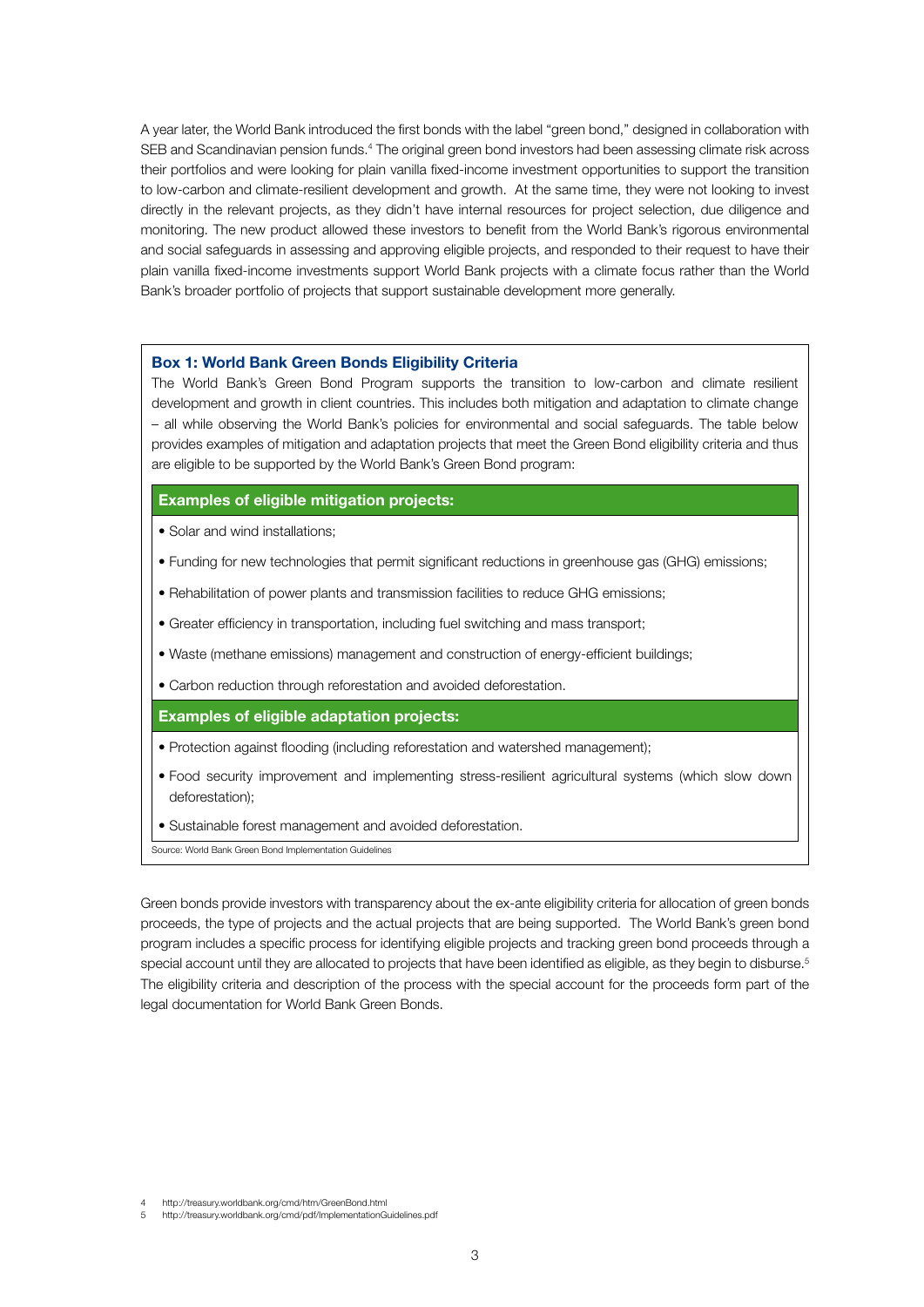#### **The green bond market is growing – fast**

In the green bond market, demand is increasing and there are more and more types of issuers from different rating categories. Investors also have a growing number of choice in terms of bond sizes, structures and currencies.

The initial green bond pioneers include the World Bank, with its first green bonds issued in 2008; as well as the European Investment Bank (EIB), which issued its first climate awareness bond in 2007; the International Finance Corporation (IFC), which issued its first green bond in 2010<sup>6</sup>; and the African Development Bank (AfDB), which issued its first green bond in 2013.<sup>7</sup>

As of early 2015, the World Bank had issued over 80 green bonds raising over US\$8 billion. These included a range of bond sizes, from benchmark-sized issuances in euros, U.S. dollars and Australian dollars, to private placements and smaller sized bonds for retail investors in 18 currencies across a range of maturities out to 30 years. They also included structured bonds, such as callable bonds and equity-linked notes designed for both institutional and retail investors.

As the green bond market matures, it is offering investors a choice of more issuers and different types of bonds (size, maturity, currency and structure). In 2014, about two-thirds of all new green bonds had come from issuers outside the multilateral development banks. Other issuers include corporates and utility companies, as well as government agencies, like KfW, and public authorities, like the cities of Gothenburg (Sweden), Johannesburg (South Africa) and Spokane (Washington, USA), the states of California, Massachusetts and New York, the Province of Ontario, and Washington, D.C.'s water authority. These issuers have made important steps for public sector offerings of green bonds. Many of these bonds have been innovative in their character. For example, the first "century green bond" (100-year tenor) was issued by Washington, D.C.'s water authority last year.<sup>8</sup>

By the end of 2014, green bonds had been issued in more than 20 different currencies and from issuers with credit ratings ranging from triple-A to single-B. This offers diversity to investors. The largest green bonds, including those from EIB, EDF, GDF Suez, IFC, KfW and the World Bank, create benchmarks that support liquidity. As of February 2015, with a total of <sup>€</sup>3 billion, the largest total amount so far for one single green bond issued in several tranches has been issued by EIB.<sup>9</sup> Other notable green bond issues based on their size include a two-tranche green bond from the French electric utility company GDF Suez (May 2014 offering totaling €2.5 billion with maturities in 2020 and 2026)<sup>10</sup>, KfW's two 5-year green bond benchmarks<sup>11</sup> – a €.5 billion issued in July and a US\$1.5 billion green bond launched in October 2014, and the first green bonds to reach US\$1 billion issued by IFC in February 2013.<sup>12</sup>

#### **Increased investor demand is driving green bond market growth**

The green bond market started as a response to specific investor demand, and the key driver of the market continues to be investor demand. As mentioned earlier, the original demand came from Scandinavian pension funds, which have been pioneers in undertaking a holistic approach to the management of their investments by exercising fiduciary responsibility consistent with environmental, social and governance (ESG) criteria and with a view to ensure the long-term sustainability of their investment returns.

<sup>6</sup> http://ifcextapps.ifc.org/ifcext/pressroom/ifcpressroom.nsf/0/1991E8717A1A273A8525770600605493?OpenDocument

<sup>7</sup> http://www.afdb.org/en/news-and-events/article/afdb-launches-3-year-usd-500-million-inaugural-green-bond-12359/

<sup>8</sup> http://www.dcwater.com/site\_archive/news/press\_release663.cfm

<sup>9</sup> http://www.eib.org/investor\_relations/press/2015/2015-040-eib-establishes-eur-3bn-green-benchmark-at-negative-yields.htm

<sup>10</sup> http://www.gdfsuez.com/en/journalists/press-releases/gdf-suez-successfully-largest-green-bond/

<sup>11</sup> https://www.kfw.de/KfW-Group/Newsroom/Aktuelles/Pressemitteilungen/Pressemitteilungen-Details\_214336.html

<sup>12</sup> http://ifcext.ifc.org/ifcext/pressroom/IFCPressRoom.nsf/0/F9E346765F24CB3085257B1200776829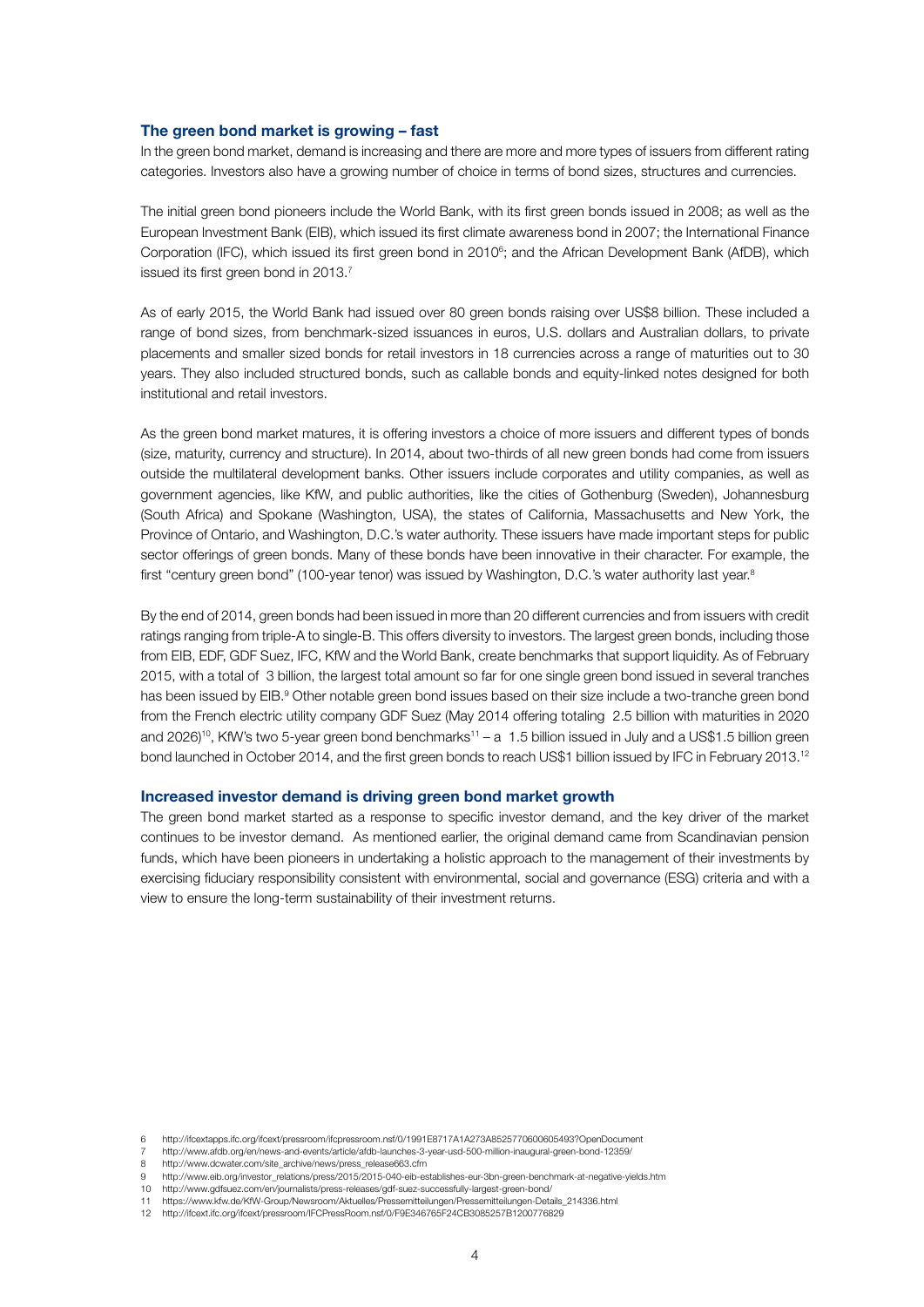Over the past few years, more and more fixed-income investors have started incorporating ESG considerations into their investment process. They are also looking to reduce the climate risks in their portfolio and explicitly support projects with a climate focus. Green bonds are a good fixed-income investment opportunity for these investors – the transparency and disclosure that green bonds offer facilitate the ESG analysis and financial characteristics are comparable to other bonds. Green bond investors generally evaluate both the ESG credentials of issuers and the green bond definition and process for a particular green bond issuer, to make sure they are consistent with their own expectations and requirements. Another interesting feature is the close, constructive dialogue between investors and green bond issuers, making this a compelling avenue for engagement for sustainable and responsible investors.



The investor base for World Bank green bonds has expanded to include pension funds from several countries, insurance companies and asset managers, as well as increasingly corporate and bank treasuries. To meet demand from retail investors, the World Bank has also launched several green bonds for retail investors.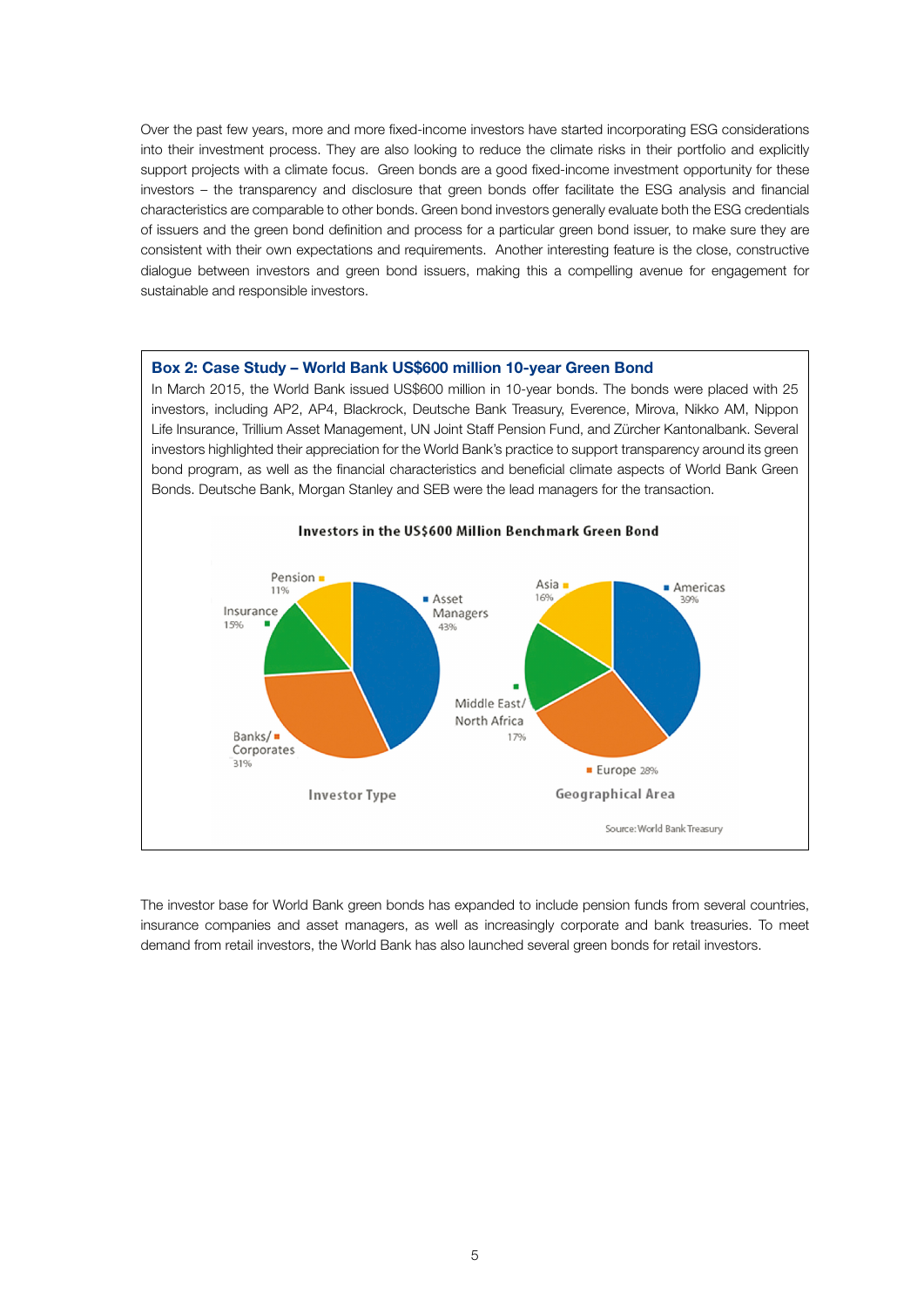#### **Issuers' interest in green bonds is expanding**

With some exceptions, green bonds have been launched with pricing that is in line with issuers' comparable classic bond issuances. So, what benefits are there for issuers?

The benefits for issuers include investor diversification, closer engagement with investors, raising awareness for an issuer's activities and helping to build a market that helps mobilize private sector financing for climate and environmentally friendly activities. Issuers are able to reach and have an active dialogue with investors focused on sustainable and responsible investing and those that incorporate ESG as part of their investment analysis – investors that might not otherwise have considered their bond offerings.

A unique feature of the green bond market is that investors are keen to be associated with green bond issuances and, since the World Bank first published investor names – with their consent – in its green bond press releases, it has become common to see investor names and quotes on green bond issuers' press releases. In several cases, such as with UniSuper for the first benchmark-sized green bond in Australian Dollars, investors provide anchor orders and engage with issuers as they build new green bond portfolios.13 Several issuers have also reported greater internal collaboration between staff in funding-related functions and those in the project investing side of operations.



Photo © World Bank

The Mexican Government borrowed US\$250.6 million from the World Bank to promote the efficient use of energy and mitigate climate change by increasing the use of energy efficient technologies in the residential sector. Incandescent light bulbs used by households were replaced with 45.8 million compact fluorescent lights and 1.9 million old and inefficient refrigerators and air conditioners were replaced with more efficient units (paid through savings in the customers' electricity bill). Expected impact results include annual energy savings of 2,000,000 Mega Watt hours (MWh) and over 660,000 tons of CO2 in annual greenhouse gas (GHG) emission reductions.

13 http://treasury.worldbank.org/cmd/htm/AUD300Million\_First\_Kangaroo\_Green\_Bond.html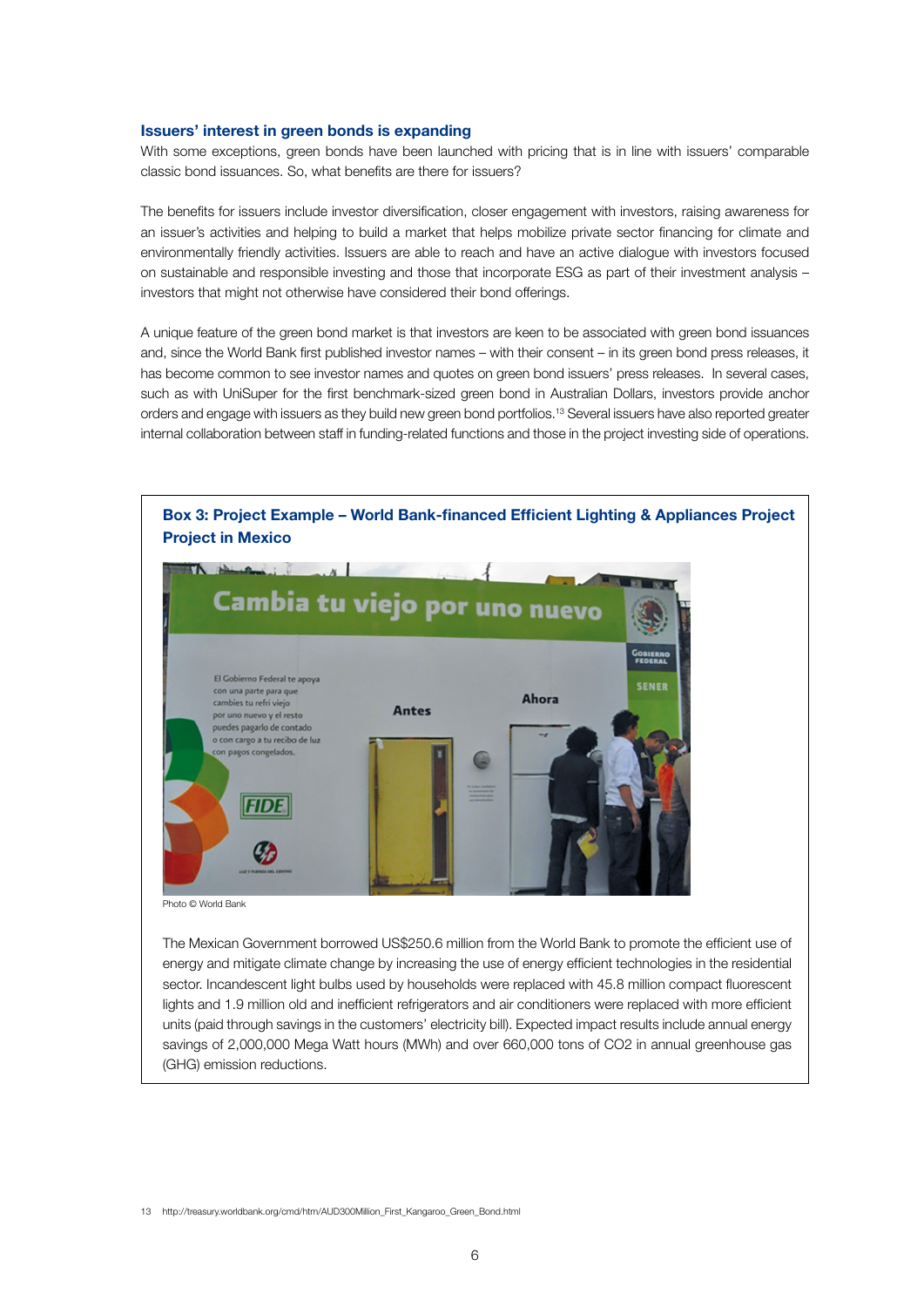Green bond issuers have recognized that the value of investor diversification, strong order books and the opportunity to engage with investors to highlight positive climate and environmental sustainability work outweighs costs associated with the issuance of green bonds, such as setting up the earmarking process and impact reporting. And, issuers are playing a vital role in building a market that is playing an increasingly important role in climate finance. They are contributing to the transition to a sustainable and responsible fixed-income market overall.

#### **What will help the market continue to grow responsibly?**

With a more than threefold increase in green bond issuances in 2014 compared to the previous year – which itself represented exponential growth over 2012 – the green bond market's growth and development has been impressive. At a cumulative amount of almost US\$60 billion, considering a total bond market size of over US\$80 trillion, there certainly is room to grow. To some, the total volume is less important than what types of green bonds are being offered, how this is leading to more capital being directed towards climate finance, the increased transparency around connecting the source of funding with the expected impact that they are supporting, and the role green bonds are playing in the overall transition to more sustainable and responsible fixed-income markets.

#### **Beyond issuance: Notable milestones in the development of the green bond market**

#### *1. Defining the framework for the green bond market*

In November 2013, at the World Bank Green Bond Symposium,<sup>14</sup> the World Bank Treasury convened a group of investors, issuers and intermediaries to share perspectives on the evolving green bond market. The objective of the symposium was to come to a shared understanding of green bond features that are most valuable for fostering further development of the market by including new investors, issuers and products while ensuring high standards of integrity and quality. The main elements of issuers' green bond processes that emerged as important to investors to maintain high standards of quality and integrity were:

- (1) Determining the issuer's criteria/definitions for "green";
- (2) Selecting eligible projects;
- (3) Earmarking and allocating proceeds;
- (4) Monitoring and reporting on impact; and
- (5) Ensuring transparency and compliance.

#### *2. Working towards harmonized impact reporting*

One of the outcomes of the World Bank's Green Bond Symposium in 2013 was the request from investors for the MDBs to work on impact reporting, by drawing from ongoing MBD work on consistent greenhouse gas (GHG) accounting methodologies and applying it for green bond impact reporting. Since then, an informal group of MDBs has been working together towards harmonized, voluntary guidelines for reporting the expected impacts of projects supported by green bonds. The guidelines are intended to help as a reference for green bond issuers as they design their reporting approaches based on their own business models.

#### *3. Introduction of Green Bond Principles*<sup>15</sup>

In January 2014, a group of banks announced their support for voluntary process guidelines – the Green Bond Principles – to encourage standardization, transparency, disclosure and integrity in the green bond market. ICMA, the International Capital Markets Association, was designated as the secretariat for the Green Bond Principles.

The Green Bond Principles are voluntary guidelines. They explicitly do not attempt to provide a definition of what constitutes "green". Instead, they are designed to provide issuers with guidance on the key components involved in launching green bonds, to aid investors by ensuring the availability of information necessary to evaluate their green bond investments, and to assist underwriters by moving the market towards a standard process and disclosures that are helpful for issuance.

<sup>14</sup> http://treasury.worldbank.org/cmd/htm/documents/World-Bank-Green-Bond-Symposium-Summary.pdf

<sup>15</sup> http://www.icmagroup.org/Regulatory-Policy-and-Market-Practice/green-bonds/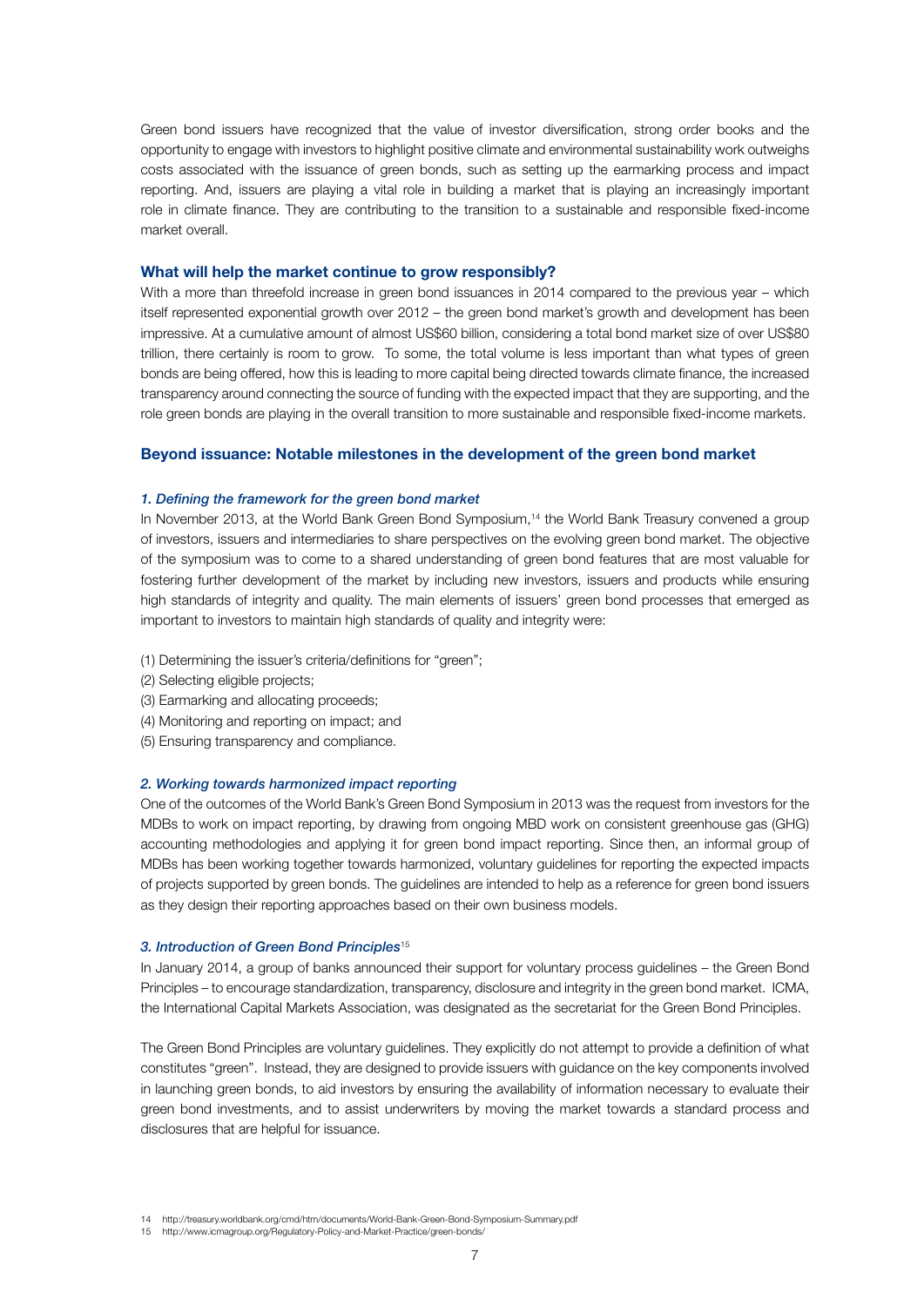The Green Bond Principles describe four components:

- (1) Use of proceeds;
- (2) Process for evaluation and and selection;
- (3) Management of proceeds; and
- (4) Reporting.

The overarching principle of transparency and disclosure aims to ensure that investors have the information they require to assess the suitability of a particular green bond in terms of its specific mandate and evaluate the impacts of the underlying investments.

#### *4. Statement of investor expectations*<sup>16</sup>

In February 2015, an investor group convened by Ceres' Investor Network on Climate Risk (INCR), a network of major institutional investors, published a Statement of Investor Expectations to support the development of a consistent, durable framework for the green bond market to encourage its further growth and increase clean energy financing and other solutions to climate change. The investor group included pension funds, insurance companies and asset management firms that had voiced their support for the Green Bond Principles and addressed the following four key areas that they thought would benefit from further definition and structure:

- (1) Eligibility, including general criteria for "green" projects;
- (2) Disclosure in the Bond Offering Statement, including intended use of proceeds and other actions consistent with investor expectations;
- (3) Reporting on use of proceeds and project impacts and benefits; and
- (4) Independent assurance.

#### *5. Introduction of green bond indices*

In 2014, several green bond indices were launched. These include the Solactive Green Bond Index launched in March 2014; the S&P Dow Jones Green Bond Index launched in July 2014; the BofA Merrill Lynch Green Bond Index launched in October 2014; and the Barclays MSCI Green Bond Index family, launched in November 2014.17

Green bond indices are helping to bring more clarity to the green bond market for both issuers and investors. The Barclays MSCI Green Bond Index, for example, identifies a set of green bonds from the broader green bond universe based on eligibility criteria including on the bond size and issuer's transparent green bond process. This includes defining the eligible use of proceeds and process for project evaluation and selection, as well as a process for management of proceeds and requirements for ongoing reporting. Green bonds that do not meet the requirements set out by MSCI/Barclays in terms of their green bond definition are not included in the index, even if they are labeled as green bonds and meet the financial requirements (size, coupon type, etc). Issuers that want their green bonds to be included in the various indices will have to meet not only the financial inclusion criteria but also the other criteria, thus contributing to a more standardized green bond market.

#### *6. Independent opinions and reviews*

To provide investors with additional information and assurance about their green bond programs, issuers have worked with independent specialists or auditors to review and report on their programs. Many issuers engage an outside expert when they set up green bond programs to review their eligibility criteria and process for selecting eligible projects – even those with internal climate expertise, such as multilateral development banks. For example, the World Bank's eligibility criteria underwent an independent review by the Center for International Climate and Environmental Research at the University of Oslo (Cicero). In Cicero's opinion, "the criteria combined with the proposed governance structure from the World Bank, provides a sound basis for selecting climatefriendly projects.<sup>18</sup>

<sup>16</sup> http://www.ceres.org/files/investor-files/statement-of-investor-expectations-for-green-bonds/at\_download/file

<sup>17</sup> Bloomberg tickers for these indices are: SOLGREEN (Solactive), SPUSGRN (S&P), GBGL (Barclays MSCI) and GREN (Bank of America Merrill Lynch).

<sup>18</sup> http://treasury.worldbank.org/cmd/pdf/ImplementationGuidelines.pdf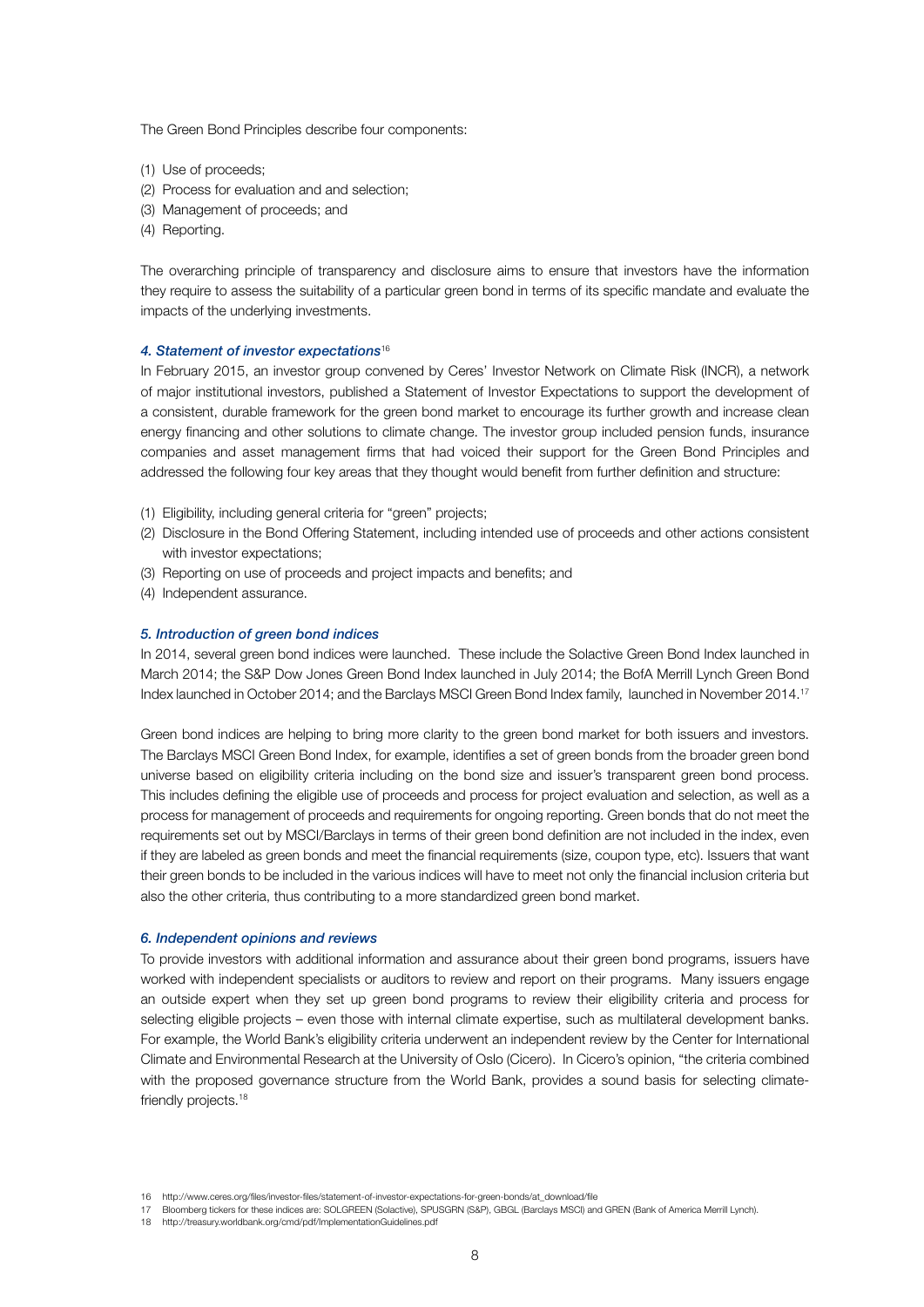Most green bond issuers have second opinions that look at the issuer-defined criteria. Some also extend to other aspects of the green bond process. Issuers can provide investors with an additional level of assurance by obtaining independent audits to cover various elements of their green bond process, such as compliance with their stated policies for selecting eligible projects, tracking and allocating green bond proceeds, and reporting to investors on the use of proceeds and impacts of the underlying project.

Each second opinion provider has its own approach to providing the opinions, with some giving particular focus to the issuers' ESG credentials while others focus on the green bond eligibility criteria and selection process. Efforts like Cicero's launch of the Expert Network on Second Opinions (ENSO) are helping expand the market's capacity to provide second opinions in a consistent manner across the globe.19 Commercial service providers like investment advisers, auditors and technical experts like DNV, oekom, Sustainalytics and Vigeo are also providing a range of specialist services to issuers and investors. NGO initiatives such as the Climate Bonds Initiative<sup>20</sup> and its partners are working on defining standards for a number of climate-related sectors by coordinating dedicated working groups overseen by a board representing institutional investors, NGOs and other market participants. Issuers can elect to have their green bonds certified for compliance with these standards by an independent verifier, such as DNV.

The opinions and services provided by these organizations are useful to investors and, at this nascent stage in the market's development, provide a degree of customization that is helpful to encourage a diversity of new issuers. For issuers whose ESG capabilities may not be as developed or whose credentials or reputation may not be as well-known, these assurances may help issuers add credibility to launch their green bond programs. Since they represent an additional cost to issuers, it is important for investors to engage with issuers and communicate what level of second party involvement they would require to be comfortable with an issuers' green bond process.

#### **The quest for green bond standards**

Newer entrants to the market or those in the process of establishing guidelines for new investment mandates with a specific climate or environment focus have noted the lack of standardization around what is eligible under a green bond program. There are also concerns about proceeds raised through a labeled green bond not being used for the purposes indicated, or for projects with questionable climate or environmental benefits.

Issuers' green bond programs vary, but the services offered by second party opinion providers and certifiers like the Climate Bond Initiative are helping to bring more clarity and are working towards a common understanding of what is expected. However, the issue of standard definitions for green bond eligibility is complex for several reasons. A few are highlighted here.

First, there isn't a universal agreement on what is "green". For example, is a large hydroelectric project with the clear climate benefits of producing renewable energy with low or no greenhouse gas emissions green, even if there are negative environment or social impacts? Should nuclear energy be considered green? Given the diversity of opinions, it can be challenging to establish "standard" definitions of green.

The second challenge is whether such standards need to take into account country-specific contexts. For example, are there country-specific conditions that should be considered when evaluating a public transportation project in one country compared to another, such as existing infrastructure, available public transportation, average commuting distance, or per capita GDP? And if country context is important, can one develop a standard that is applicable globally, or should standards be developed by country, region or level of economic development?

Also, the scope of potential projects with climate or environmental sustainability benefits is so broad and covers such a diversity of sectors that developing standards to cover them all is challenging

<sup>19</sup> http://www.cicero.uio.no/webnews/index.aspx?id=12038

<sup>20</sup> http://www.climatebonds.net/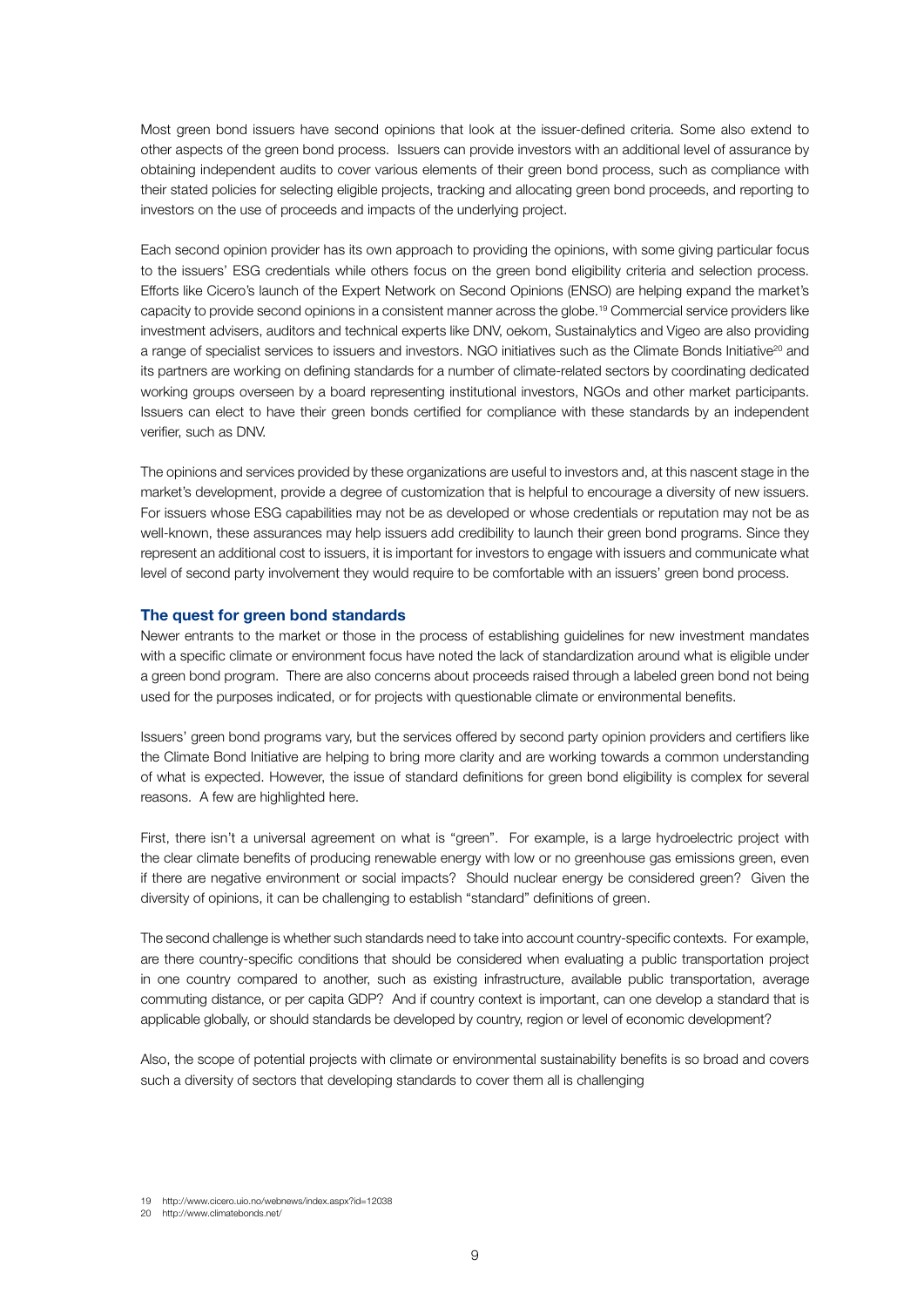Just like investors establish investment guidelines that include financial and credit considerations, those interested in the green bond market would want to have clarity about their own expectations for what they consider to be "green," and what aspects of the green bond process they consider important. A high level of transparency from the issuer is a starting point for investors to be able to make informed decisions.

#### **Where to from here?**

There is an urgent need to transition to lowcarbon and climate-resilient development and growth. The financing required for cost-effective technologies that will achieve these sustainability goals cannot come from governments alone.

The purpose of the green bond market is to mobilize private sector financing for climate-friendly activities. As investors are assessing the climate risks in their portfolios and looking to incorporate products such as weather derivatives, carbon and catastrophe risk bonds, the green bond product offers a simple, plain vanilla fixed-income product that serves as a good introduction to climate finance. For issuers, green bonds are a good way to engage the private sector and start to mobilize private sector financing for climateand environment-friendly investments. Several developments are underway that are making the green bond market stronger, including several issuers working together towards harmonized guidelines for reporting the expected impacts of projects supported by



green bonds, a revised version of the Green Bond Principles, the industry of second opinion providers and auditors focusing on green bonds, and the work by groups like Ceres and the Climate Bond Initiative to clarify investor expectations and develop standards.

Green bonds are catalyzing a trend in sustainable and responsible bond markets. Investors have increasingly been integrating environmental, social and governance (ESG) criteria into their fixed-income investment process. For the next generation of fixed income portfolio managers, asking about an issuers' ESG credentials and the long term positive and negative social and environmental impact of all their investments will become standard. Issuers that recognize this trend and engage with investors will be integrating ESG into their entire businesses more effectively and can better connect the source of financing with its purpose. They will have an advantage over other issuers who are late to adapt their issuance process towards more purpose-related investments.

Green bonds are not a "magic solution" to the climate finance challenge, but they are definitely moving market participants in the right direction. The World Bank is grateful for the support from investors and market participants in building the green bond market and will continue to play a role in the market's development as it mobilizes private sector capital for climate finance with the added bonus of inspiring a shift to investing that seeks not only positive financial returns, but also positive social and environmental impact at market-based returns.